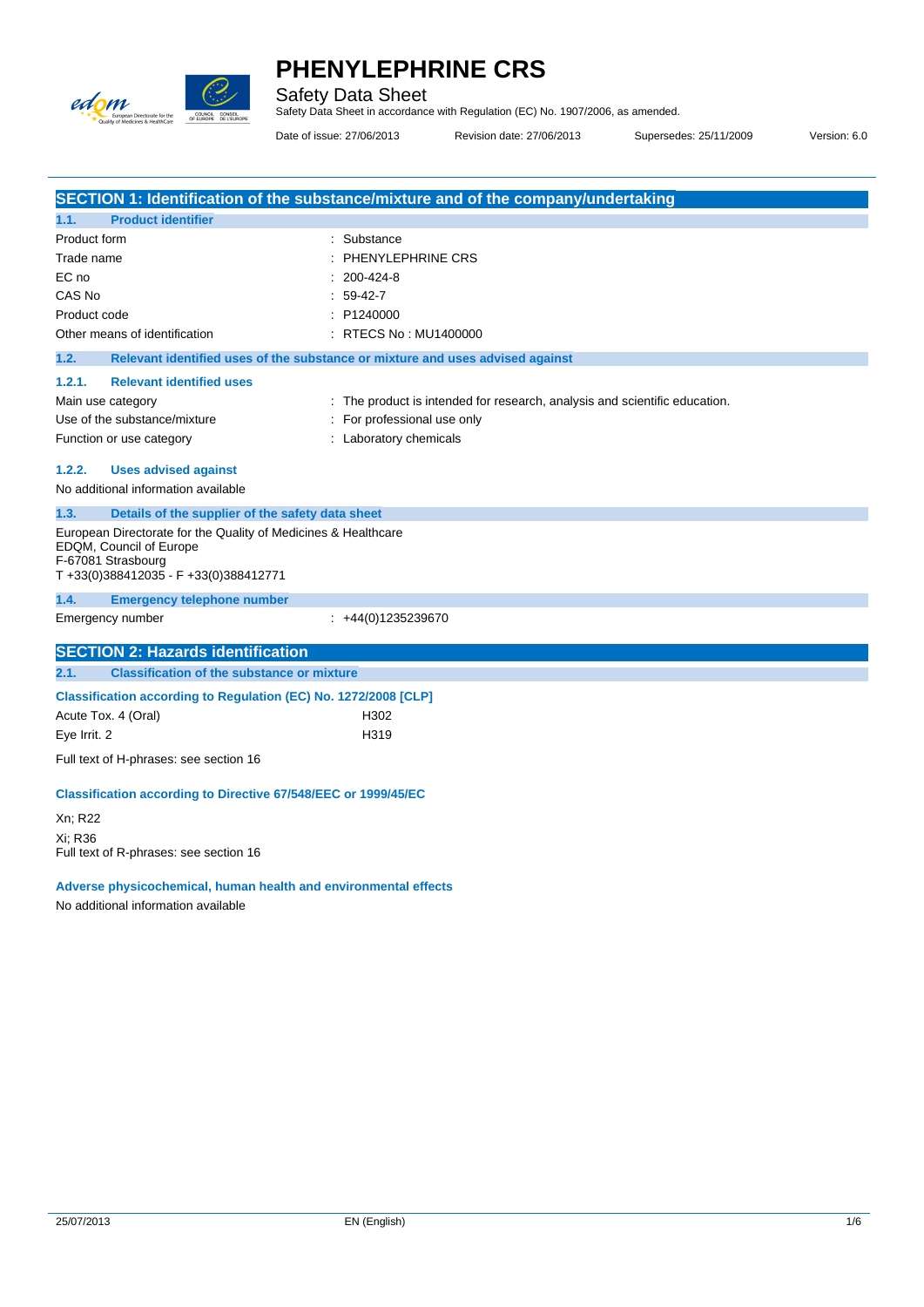Safety Data Sheet Safety Data Sheet in accordance with Regulation (EC) No. 1907/2006, as amended.

| 2.2.<br><b>Label elements</b>                                                         |                                                                                                                                                                                                                                                                                                                                                                                                                                                                                                                                                                                                         |
|---------------------------------------------------------------------------------------|---------------------------------------------------------------------------------------------------------------------------------------------------------------------------------------------------------------------------------------------------------------------------------------------------------------------------------------------------------------------------------------------------------------------------------------------------------------------------------------------------------------------------------------------------------------------------------------------------------|
| Labelling according to Regulation (EC) No. 1272/2008 [CLP]<br>Hazard pictograms (CLP) |                                                                                                                                                                                                                                                                                                                                                                                                                                                                                                                                                                                                         |
|                                                                                       | GHS07                                                                                                                                                                                                                                                                                                                                                                                                                                                                                                                                                                                                   |
| Signal word (CLP)                                                                     | : Warning                                                                                                                                                                                                                                                                                                                                                                                                                                                                                                                                                                                               |
| Hazard statements (CLP)                                                               | : H302 - Harmful if swallowed<br>H319 - Causes serious eye irritation                                                                                                                                                                                                                                                                                                                                                                                                                                                                                                                                   |
| Precautionary statements (CLP)                                                        | : P264 - Wash hands and other exposed areas thoroughly after handling<br>P280 - Wear protective gloves/protective clothing/eye protection/face protection<br>P301+P312 - IF SWALLOWED: call a POISON CENTER or doctor/physician if you feel unwell<br>P305+P351+P338 - IF IN EYES: Rinse cautiously with water for several minutes. Remove<br>contact lenses, if present and easy to do. Continue rinsing<br>P330 - Rinse mouth<br>P337+P313 - If eye irritation persists: Get medical advice/attention<br>P501 - Dispose of contents/container to: Hazardous waste. Comply with applicable regulations |
|                                                                                       |                                                                                                                                                                                                                                                                                                                                                                                                                                                                                                                                                                                                         |
| 2.3.<br><b>Other hazards</b>                                                          |                                                                                                                                                                                                                                                                                                                                                                                                                                                                                                                                                                                                         |

Other hazards not contributing to the classification

: Exposure may produce an allergic reaction.

## **SECTION 3: Composition/information on ingredients**

## **3.1. Substances**

| ə. I .<br>oupsidities               |                                     |               |                                                                                     |
|-------------------------------------|-------------------------------------|---------------|-------------------------------------------------------------------------------------|
| <b>Name</b>                         | <b>Product identifier</b>           | $\frac{9}{6}$ | <b>Classification according to</b><br>Directive 67/548/EEC                          |
| PHENYLEPHRINE<br>(Main constituent) | (CAS No)59-42-7<br>(EC no)200-424-8 | $\leq 100$    | Xn: R22<br>Xi: R36                                                                  |
| <b>Name</b>                         | <b>Product identifier</b>           | $\frac{9}{6}$ | <b>Classification according to</b><br><b>Regulation (EC) No.</b><br>1272/2008 [CLP] |
| PHENYLEPHRINE<br>(Main constituent) | (CAS No)59-42-7<br>(EC no)200-424-8 | $\leq 100$    | Acute Tox. 4 (Oral), H302<br>Eye Irrit. 2, H319                                     |

## Full text of R-, H- and EUH-phrases: see section 16

| 3.2.           | <b>Mixture</b>                                                           |                                                                                                                                                           |
|----------------|--------------------------------------------------------------------------|-----------------------------------------------------------------------------------------------------------------------------------------------------------|
| Not applicable |                                                                          |                                                                                                                                                           |
|                | <b>SECTION 4: First aid measures</b>                                     |                                                                                                                                                           |
| 4.1.           | <b>Description of first aid measures</b>                                 |                                                                                                                                                           |
|                | First-aid measures after inhalation                                      | Move to fresh air in case of accidental inhalation. Assure fresh air breathing.                                                                           |
|                | First-aid measures after skin contact                                    | Rinse skin with water/shower.                                                                                                                             |
|                | First-aid measures after eye contact                                     | Rinse with water while holding the eyes wide open. Contact lenses should be removed.                                                                      |
|                | First-aid measures after ingestion                                       | Rinse mouth out with water.                                                                                                                               |
| 4.2.           | Most important symptoms and effects, both acute and delayed              |                                                                                                                                                           |
|                | Symptoms/injuries                                                        | $\therefore$ See Heading 2.                                                                                                                               |
| 4.3.           |                                                                          | Indication of any immediate medical attention and special treatment needed                                                                                |
|                | In all cases of doubt, or when symptoms persist, seek medical attention. |                                                                                                                                                           |
|                | <b>SECTION 5: Firefighting measures</b>                                  |                                                                                                                                                           |
| 5.1.           | <b>Extinguishing media</b>                                               |                                                                                                                                                           |
|                | Suitable extinguishing media                                             | Small amounts: Use extinguishing media appropriate for surrounding fire. Water spray. Carbon<br>dioxide. Dry powder. Foam. Large amounts: Not applicable. |
| 5.2.           | Special hazards arising from the substance or mixture                    |                                                                                                                                                           |
|                | No additional information available                                      |                                                                                                                                                           |
| 5.3.           | <b>Advice for firefighters</b>                                           |                                                                                                                                                           |
|                | Precautionary measures fire                                              | Small amounts: Use normal individual fire protective equipment. Large amounts: Not applicable.                                                            |
|                | Firefighting instructions                                                | Dilute with water.                                                                                                                                        |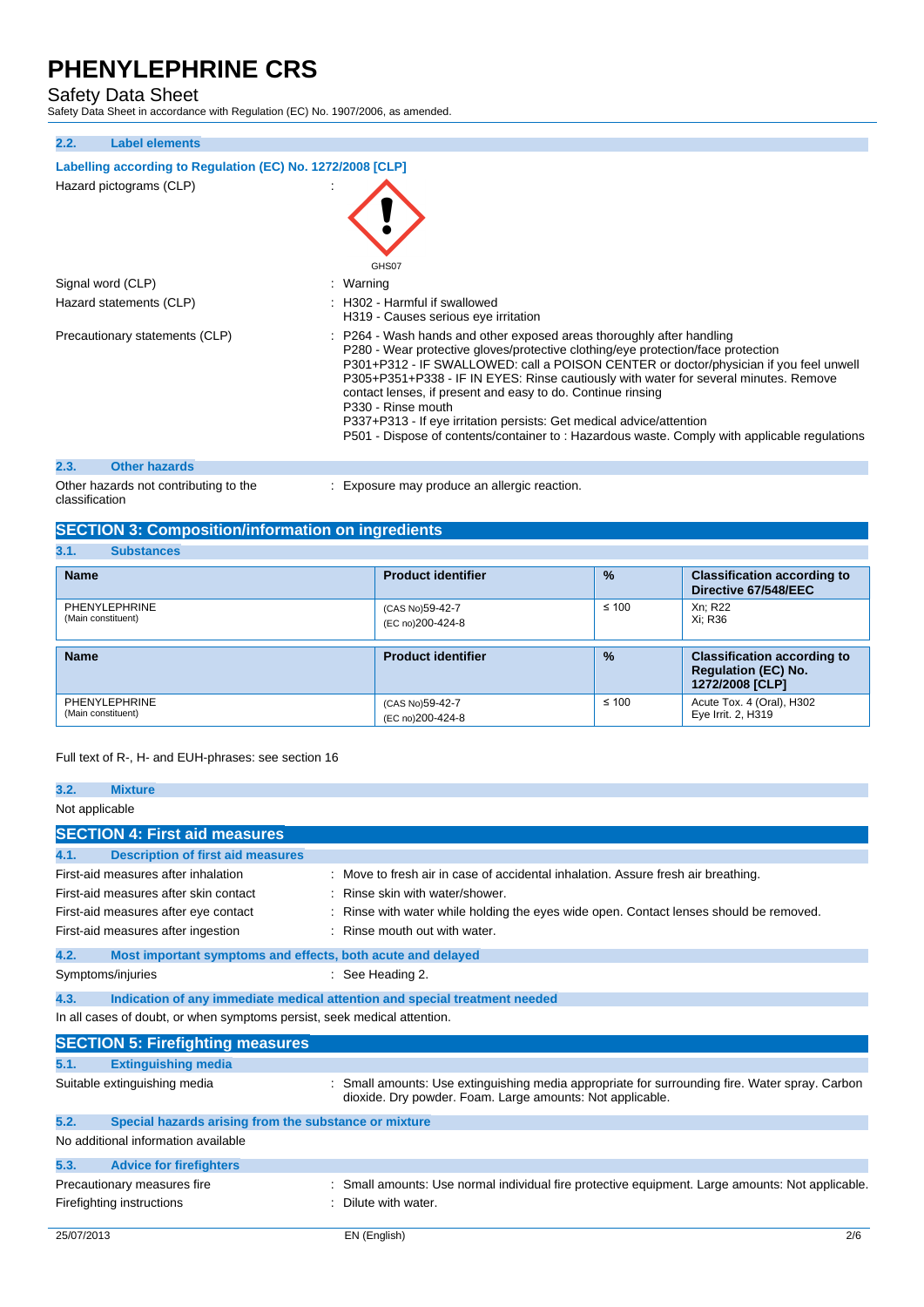Safety Data Sheet Safety Data Sheet in accordance with Regulation (EC) No. 1907/2006, as amended.

|                | <b>SECTION 6: Accidental release measures</b>                       |                                                                                                                                                                                                      |
|----------------|---------------------------------------------------------------------|------------------------------------------------------------------------------------------------------------------------------------------------------------------------------------------------------|
| 6.1.           | Personal precautions, protective equipment and emergency procedures |                                                                                                                                                                                                      |
|                | General measures                                                    | : Avoid raising dust. Wear suitable protective clothing, gloves and eye or face protection. Large<br>amounts: Not applicable.                                                                        |
| 6.1.1.         | For non-emergency personnel                                         |                                                                                                                                                                                                      |
|                | Protective equipment                                                | See Headings 7 and 8.                                                                                                                                                                                |
| 6.1.2.         | For emergency responders                                            |                                                                                                                                                                                                      |
|                | No additional information available                                 |                                                                                                                                                                                                      |
| 6.2.           | <b>Environmental precautions</b>                                    |                                                                                                                                                                                                      |
|                | No additional information available                                 |                                                                                                                                                                                                      |
| 6.3.           | Methods and material for containment and cleaning up                |                                                                                                                                                                                                      |
|                | Methods for cleaning up                                             | : Sweep spilled substance into containers; if appropriate, moisten first to prevent dusting. Ensure<br>waste is collected and contained. Clean thoroughly. Clean with water.                         |
| 6.4.           | <b>Reference to other sections</b>                                  |                                                                                                                                                                                                      |
|                | No additional information available                                 |                                                                                                                                                                                                      |
|                | <b>SECTION 7: Handling and storage</b>                              |                                                                                                                                                                                                      |
| 7.1.           | <b>Precautions for safe handling</b>                                |                                                                                                                                                                                                      |
|                | Additional hazards when processed                                   | Small amounts: See Heading 1. When used and handled according to specifications, the<br>product does not have any harmful effects according to our experience and the information<br>provided to us. |
|                | Precautions for safe handling                                       | Handle and open container with care. See Heading 8.                                                                                                                                                  |
|                | Hygiene measures                                                    | : Handle in accordance with good industrial hygiene and safety procedures.                                                                                                                           |
| 7.2.           | Conditions for safe storage, including any incompatibilities        |                                                                                                                                                                                                      |
|                | Technical measures                                                  | : Comply with applicable regulations.                                                                                                                                                                |
|                | Storage conditions                                                  | To guarantee the quality and properties of the product, keep : dry, Keep in a cool, well-<br>ventilated place away from heat. Store in original container.                                           |
|                | Incompatible products                                               | Strong oxidizing agents.                                                                                                                                                                             |
| 7.3.           | <b>Specific end use(s)</b>                                          |                                                                                                                                                                                                      |
| See Heading 1. |                                                                     |                                                                                                                                                                                                      |
|                | <b>SECTION 8: Exposure controls/personal protection</b>             |                                                                                                                                                                                                      |
| 8.1.           | <b>Control parameters</b>                                           |                                                                                                                                                                                                      |
|                | No additional information available                                 |                                                                                                                                                                                                      |

| 8.2.            | <b>Exposure controls</b> |                              |
|-----------------|--------------------------|------------------------------|
| Hand protection |                          | Gloves.                      |
|                 | Skin and body protection | $\therefore$ Lab coat.       |
|                 | Respiratory protection   | : Quarter mask (DIN EN 140). |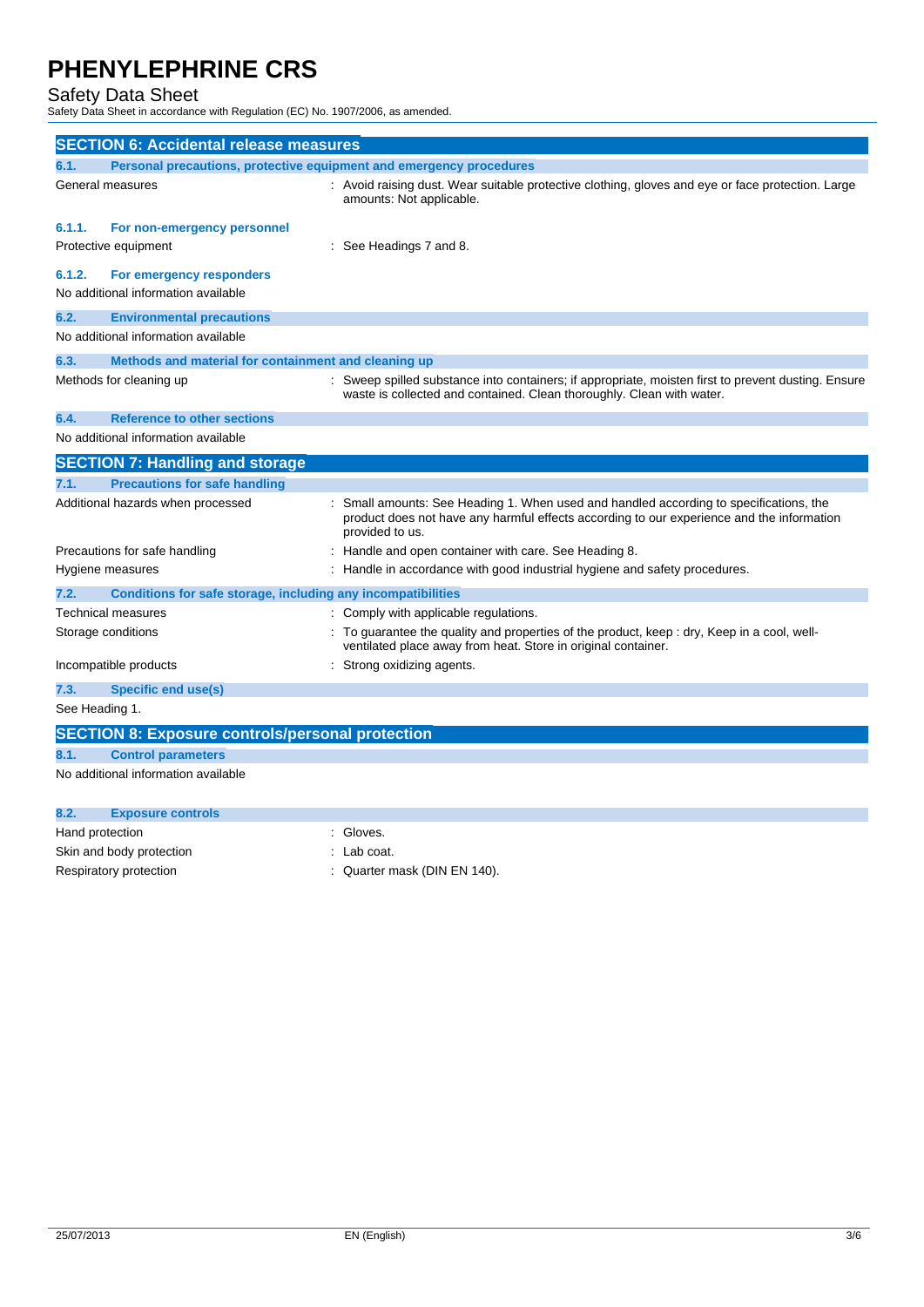Safety Data Sheet Safety Data Sheet in accordance with Regulation (EC) No. 1907/2006, as amended.

| <b>SECTION 9: Physical and chemical properties</b>            |                                    |
|---------------------------------------------------------------|------------------------------------|
| 9.1.<br>Information on basic physical and chemical properties |                                    |
| Physical state                                                | Solid<br>÷                         |
| Appearance                                                    | Crystalline powder. white. Powder. |
| Colour                                                        | No data available                  |
| Odour                                                         | No data available                  |
| Odour threshold                                               | No data available                  |
| рH                                                            | No data available                  |
| Relative evaporation rate (butylacetate=1)                    | No data available                  |
| Melting point                                                 | 174 °C<br>÷                        |
| Freezing point                                                | No data available                  |
| Boiling point                                                 | No data available                  |
| Flash point                                                   | No data available                  |
| Self ignition temperature                                     | No data available                  |
| Decomposition temperature                                     | No data available                  |
| Flammability (solid, gas)                                     | No data available                  |
| Vapour pressure                                               | No data available                  |
| Relative vapour density at 20 °C                              | No data available                  |
| Relative density                                              | No data available                  |
| Solubility                                                    | Water: $\geq 1$ mg/l               |
| Log Pow                                                       | No data available                  |
| Log Kow                                                       | No data available                  |
| Viscosity, kinematic                                          | No data available                  |
| Viscosity, dynamic                                            | No data available                  |
| <b>Explosive properties</b>                                   | No data available                  |
| Oxidising properties                                          | No data available                  |
| <b>Explosive limits</b>                                       | No data available                  |
| 9.2.<br><b>Other information</b>                              |                                    |

No additional information available

|       | <b>SECTION 10: Stability and reactivity</b>                                                                                                                                                                       |
|-------|-------------------------------------------------------------------------------------------------------------------------------------------------------------------------------------------------------------------|
| 10.1. | <b>Reactivity</b>                                                                                                                                                                                                 |
|       | Stable under normal conditions.                                                                                                                                                                                   |
| 10.2. | <b>Chemical stability</b>                                                                                                                                                                                         |
|       | No additional information available                                                                                                                                                                               |
| 10.3. | <b>Possibility of hazardous reactions</b>                                                                                                                                                                         |
|       | Small amounts: When used and handled according to specifications, the product does not have any harmful effects according to our experience and<br>the information provided to us. Large amounts: Not applicable. |
| 10.4. | <b>Conditions to avoid</b>                                                                                                                                                                                        |
|       | No additional information available                                                                                                                                                                               |
| 10.5. | <b>Incompatible materials</b>                                                                                                                                                                                     |
|       | Small amounts: None under normal use. Large amounts: Not applicable.                                                                                                                                              |
| 10.6. | <b>Hazardous decomposition products</b>                                                                                                                                                                           |
|       | When heated to decomposition, emits dangerous fumes. Large amounts: Not applicable.                                                                                                                               |

| <b>SECTION 11: Toxicological information</b>  |                                  |
|-----------------------------------------------|----------------------------------|
| Information on toxicological effects<br>11.1. |                                  |
| Acute toxicity                                | : Harmful if swallowed.          |
| PHENYLEPHRINE CRS(59-42-7)                    |                                  |
| LD50 oral rat                                 | 350 mg/kg                        |
| ATE (oral)                                    | 500,000 mg/kg                    |
| Skin corrosion/irritation<br>$\bullet$        | Not classified                   |
| Serious eye damage/irritation                 | : Causes serious eye irritation. |
| Respiratory or skin sensitisation             | : Not classified                 |
| Germ cell mutagenicity<br>$\bullet$           | Not classified                   |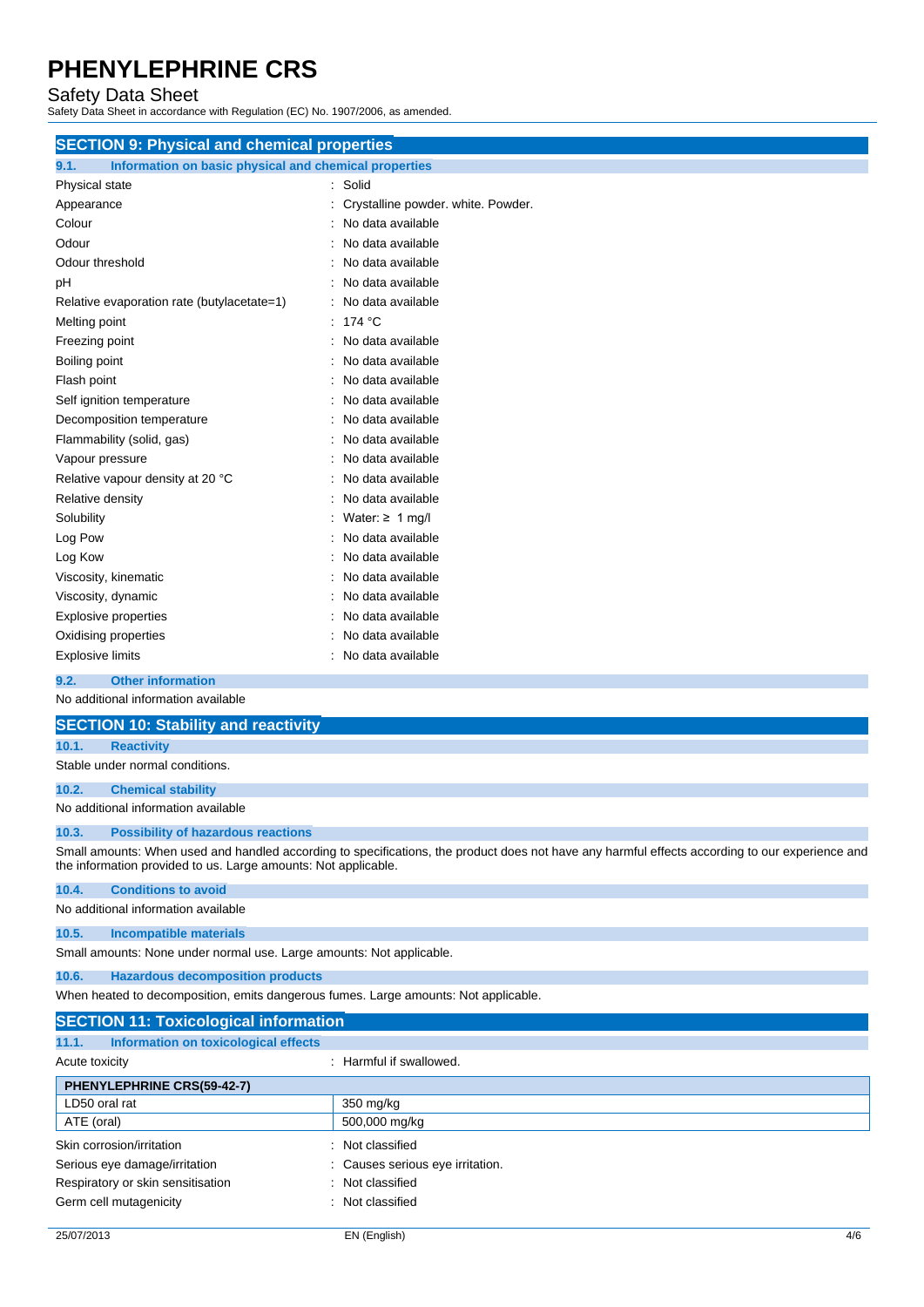Safety Data Sheet Safety Data Sheet in accordance with Regulation (EC) No. 1907/2006, as amended.

| Carcinogenicity                                                           | Not classified                                                                                                                                                                                |
|---------------------------------------------------------------------------|-----------------------------------------------------------------------------------------------------------------------------------------------------------------------------------------------|
| Reproductive toxicity<br>Specific target organ toxicity (single exposure) | Not classified<br>Not classified                                                                                                                                                              |
| Specific target organ toxicity (repeated<br>exposure)                     | Not classified                                                                                                                                                                                |
| Aspiration hazard                                                         | Not classified                                                                                                                                                                                |
| Potential Adverse human health effects and<br>symptoms                    | Avoid any direct contact with the product. Small amounts: When used and handled according to<br>specifications, the product does not have any harmful effects according to our experience and |

| <b>SECTION 12: Ecological information</b><br><b>Toxicity</b><br>Ecology - general<br>Small amounts: See Heading 2. Large amounts: Not applicable.<br>Soluble in water.<br>Ecology - water<br><b>Persistence and degradability</b><br>No additional information available<br><b>Bioaccumulative potential</b><br>No additional information available<br><b>Mobility in soil</b><br>No additional information available<br><b>Results of PBT and vPvB assessment</b><br>No additional information available<br><b>Other adverse effects</b><br>No additional information available<br><b>SECTION 13: Disposal considerations</b><br><b>Waste treatment methods</b><br>Regional legislation (waste)<br>Dispose in a safe manner in accordance with local/national regulations.<br><b>SECTION 14: Transport information</b><br>In accordance with ADR / RID / ADNR / IMDG / ICAO / IATA<br>14.1.<br><b>UN number</b><br>No dangerous good in sense of transport regulations<br><b>UN proper shipping name</b><br>Not applicable<br><b>Transport hazard class(es)</b><br>Not applicable<br><b>Packing group</b><br>Not applicable<br><b>Environmental hazards</b><br>Other information<br>: No supplementary information available.<br><b>Special precautions for user</b><br>14.6.1. Overland transport<br>No additional information available<br><b>Transport by sea</b><br>No additional information available |         |                      | the information provided to us. Large amounts: Not applicable. |
|--------------------------------------------------------------------------------------------------------------------------------------------------------------------------------------------------------------------------------------------------------------------------------------------------------------------------------------------------------------------------------------------------------------------------------------------------------------------------------------------------------------------------------------------------------------------------------------------------------------------------------------------------------------------------------------------------------------------------------------------------------------------------------------------------------------------------------------------------------------------------------------------------------------------------------------------------------------------------------------------------------------------------------------------------------------------------------------------------------------------------------------------------------------------------------------------------------------------------------------------------------------------------------------------------------------------------------------------------------------------------------------------------------------|---------|----------------------|----------------------------------------------------------------|
|                                                                                                                                                                                                                                                                                                                                                                                                                                                                                                                                                                                                                                                                                                                                                                                                                                                                                                                                                                                                                                                                                                                                                                                                                                                                                                                                                                                                              |         |                      |                                                                |
|                                                                                                                                                                                                                                                                                                                                                                                                                                                                                                                                                                                                                                                                                                                                                                                                                                                                                                                                                                                                                                                                                                                                                                                                                                                                                                                                                                                                              | 12.1.   |                      |                                                                |
|                                                                                                                                                                                                                                                                                                                                                                                                                                                                                                                                                                                                                                                                                                                                                                                                                                                                                                                                                                                                                                                                                                                                                                                                                                                                                                                                                                                                              |         |                      |                                                                |
|                                                                                                                                                                                                                                                                                                                                                                                                                                                                                                                                                                                                                                                                                                                                                                                                                                                                                                                                                                                                                                                                                                                                                                                                                                                                                                                                                                                                              |         |                      |                                                                |
|                                                                                                                                                                                                                                                                                                                                                                                                                                                                                                                                                                                                                                                                                                                                                                                                                                                                                                                                                                                                                                                                                                                                                                                                                                                                                                                                                                                                              |         |                      |                                                                |
|                                                                                                                                                                                                                                                                                                                                                                                                                                                                                                                                                                                                                                                                                                                                                                                                                                                                                                                                                                                                                                                                                                                                                                                                                                                                                                                                                                                                              | 12.2.   |                      |                                                                |
|                                                                                                                                                                                                                                                                                                                                                                                                                                                                                                                                                                                                                                                                                                                                                                                                                                                                                                                                                                                                                                                                                                                                                                                                                                                                                                                                                                                                              |         |                      |                                                                |
|                                                                                                                                                                                                                                                                                                                                                                                                                                                                                                                                                                                                                                                                                                                                                                                                                                                                                                                                                                                                                                                                                                                                                                                                                                                                                                                                                                                                              | 12.3.   |                      |                                                                |
|                                                                                                                                                                                                                                                                                                                                                                                                                                                                                                                                                                                                                                                                                                                                                                                                                                                                                                                                                                                                                                                                                                                                                                                                                                                                                                                                                                                                              |         |                      |                                                                |
|                                                                                                                                                                                                                                                                                                                                                                                                                                                                                                                                                                                                                                                                                                                                                                                                                                                                                                                                                                                                                                                                                                                                                                                                                                                                                                                                                                                                              | 12.4.   |                      |                                                                |
|                                                                                                                                                                                                                                                                                                                                                                                                                                                                                                                                                                                                                                                                                                                                                                                                                                                                                                                                                                                                                                                                                                                                                                                                                                                                                                                                                                                                              |         |                      |                                                                |
|                                                                                                                                                                                                                                                                                                                                                                                                                                                                                                                                                                                                                                                                                                                                                                                                                                                                                                                                                                                                                                                                                                                                                                                                                                                                                                                                                                                                              | 12.5.   |                      |                                                                |
|                                                                                                                                                                                                                                                                                                                                                                                                                                                                                                                                                                                                                                                                                                                                                                                                                                                                                                                                                                                                                                                                                                                                                                                                                                                                                                                                                                                                              |         |                      |                                                                |
|                                                                                                                                                                                                                                                                                                                                                                                                                                                                                                                                                                                                                                                                                                                                                                                                                                                                                                                                                                                                                                                                                                                                                                                                                                                                                                                                                                                                              | 12.6.   |                      |                                                                |
|                                                                                                                                                                                                                                                                                                                                                                                                                                                                                                                                                                                                                                                                                                                                                                                                                                                                                                                                                                                                                                                                                                                                                                                                                                                                                                                                                                                                              |         |                      |                                                                |
|                                                                                                                                                                                                                                                                                                                                                                                                                                                                                                                                                                                                                                                                                                                                                                                                                                                                                                                                                                                                                                                                                                                                                                                                                                                                                                                                                                                                              |         |                      |                                                                |
|                                                                                                                                                                                                                                                                                                                                                                                                                                                                                                                                                                                                                                                                                                                                                                                                                                                                                                                                                                                                                                                                                                                                                                                                                                                                                                                                                                                                              | 13.1.   |                      |                                                                |
|                                                                                                                                                                                                                                                                                                                                                                                                                                                                                                                                                                                                                                                                                                                                                                                                                                                                                                                                                                                                                                                                                                                                                                                                                                                                                                                                                                                                              |         |                      |                                                                |
|                                                                                                                                                                                                                                                                                                                                                                                                                                                                                                                                                                                                                                                                                                                                                                                                                                                                                                                                                                                                                                                                                                                                                                                                                                                                                                                                                                                                              |         |                      |                                                                |
|                                                                                                                                                                                                                                                                                                                                                                                                                                                                                                                                                                                                                                                                                                                                                                                                                                                                                                                                                                                                                                                                                                                                                                                                                                                                                                                                                                                                              |         |                      |                                                                |
|                                                                                                                                                                                                                                                                                                                                                                                                                                                                                                                                                                                                                                                                                                                                                                                                                                                                                                                                                                                                                                                                                                                                                                                                                                                                                                                                                                                                              |         |                      |                                                                |
|                                                                                                                                                                                                                                                                                                                                                                                                                                                                                                                                                                                                                                                                                                                                                                                                                                                                                                                                                                                                                                                                                                                                                                                                                                                                                                                                                                                                              |         |                      |                                                                |
|                                                                                                                                                                                                                                                                                                                                                                                                                                                                                                                                                                                                                                                                                                                                                                                                                                                                                                                                                                                                                                                                                                                                                                                                                                                                                                                                                                                                              | 14.2.   |                      |                                                                |
|                                                                                                                                                                                                                                                                                                                                                                                                                                                                                                                                                                                                                                                                                                                                                                                                                                                                                                                                                                                                                                                                                                                                                                                                                                                                                                                                                                                                              |         |                      |                                                                |
|                                                                                                                                                                                                                                                                                                                                                                                                                                                                                                                                                                                                                                                                                                                                                                                                                                                                                                                                                                                                                                                                                                                                                                                                                                                                                                                                                                                                              | 14.3.   |                      |                                                                |
|                                                                                                                                                                                                                                                                                                                                                                                                                                                                                                                                                                                                                                                                                                                                                                                                                                                                                                                                                                                                                                                                                                                                                                                                                                                                                                                                                                                                              |         |                      |                                                                |
|                                                                                                                                                                                                                                                                                                                                                                                                                                                                                                                                                                                                                                                                                                                                                                                                                                                                                                                                                                                                                                                                                                                                                                                                                                                                                                                                                                                                              |         |                      |                                                                |
|                                                                                                                                                                                                                                                                                                                                                                                                                                                                                                                                                                                                                                                                                                                                                                                                                                                                                                                                                                                                                                                                                                                                                                                                                                                                                                                                                                                                              |         |                      |                                                                |
|                                                                                                                                                                                                                                                                                                                                                                                                                                                                                                                                                                                                                                                                                                                                                                                                                                                                                                                                                                                                                                                                                                                                                                                                                                                                                                                                                                                                              | 14.4.   |                      |                                                                |
|                                                                                                                                                                                                                                                                                                                                                                                                                                                                                                                                                                                                                                                                                                                                                                                                                                                                                                                                                                                                                                                                                                                                                                                                                                                                                                                                                                                                              |         |                      |                                                                |
|                                                                                                                                                                                                                                                                                                                                                                                                                                                                                                                                                                                                                                                                                                                                                                                                                                                                                                                                                                                                                                                                                                                                                                                                                                                                                                                                                                                                              | 14.5.   |                      |                                                                |
|                                                                                                                                                                                                                                                                                                                                                                                                                                                                                                                                                                                                                                                                                                                                                                                                                                                                                                                                                                                                                                                                                                                                                                                                                                                                                                                                                                                                              |         |                      |                                                                |
|                                                                                                                                                                                                                                                                                                                                                                                                                                                                                                                                                                                                                                                                                                                                                                                                                                                                                                                                                                                                                                                                                                                                                                                                                                                                                                                                                                                                              | 14.6.   |                      |                                                                |
|                                                                                                                                                                                                                                                                                                                                                                                                                                                                                                                                                                                                                                                                                                                                                                                                                                                                                                                                                                                                                                                                                                                                                                                                                                                                                                                                                                                                              |         |                      |                                                                |
|                                                                                                                                                                                                                                                                                                                                                                                                                                                                                                                                                                                                                                                                                                                                                                                                                                                                                                                                                                                                                                                                                                                                                                                                                                                                                                                                                                                                              |         |                      |                                                                |
|                                                                                                                                                                                                                                                                                                                                                                                                                                                                                                                                                                                                                                                                                                                                                                                                                                                                                                                                                                                                                                                                                                                                                                                                                                                                                                                                                                                                              | 14.6.2. |                      |                                                                |
| No additional information available                                                                                                                                                                                                                                                                                                                                                                                                                                                                                                                                                                                                                                                                                                                                                                                                                                                                                                                                                                                                                                                                                                                                                                                                                                                                                                                                                                          | 14.6.3. | <b>Air transport</b> |                                                                |

**14.7. Transport in bulk according to Annex II of MARPOL 73/78 and the IBC Code**

Not applicable